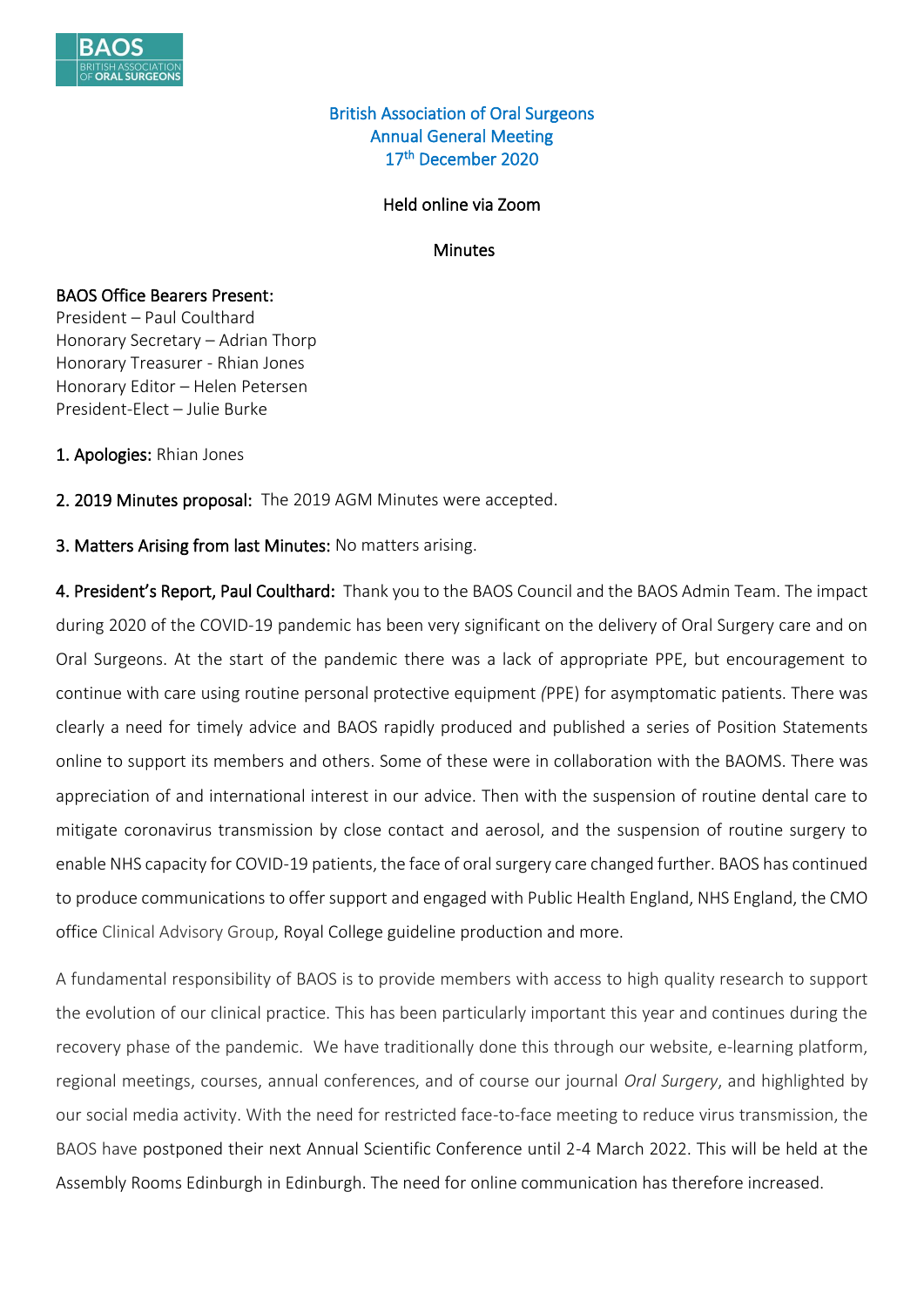

We have launched *BAOS Digital #BAOSbytesize.* This offering features both 'Conference' and 'Regional' regular events, some exclusive to 'members only' and others free to the world! Our first event was hosted by the *Royal College of Surgeons of Edinburgh* on 17th November 2020, and our next is on Thursday 17th December 2020, with Rui Figueiredo, 'The development of the specialty of Oral Surgery in Spain and describing the impact of theCOVID-19 pandemic on Oral Surgery' and Michael Donaldson, 'Workforce, Brexit and Covid'? We are offering monthly *#BAOSbytesize* events. The huge attendance at our first event demonstrated the tremendous reach of this platform and ability to contribute the international forum.

Whilst we will continue to lobby for widened access to the MOralSurg examination and a robust mediated entry process to the GDC specialist Oral Surgery list, we are mindful that Oral Surgery Specialist Training is at the core of our specialty development and this must be promoted and training numbers grown. Influencing other stakeholders is an important part of our strategy to develop the Oral Surgery workforce required for provision of excellent patient care. These stakeholders include Health Education England, NHS England, Commissioners and Managed Clinical Networks and those equivalent in other UK regions.

The BAOS have contributed to the development of the 'Getting it Right First Time' (GIRFT) report, Health Education England: Advancing Dentistry, the Rapid Review Working Group of the Scottish Dental Clinical Effectiveness Programme, 'Aerosol Generating Procedures in Dental Practice' and more during this year.

BAOS is soon to open an online *BAOS Shop* with cool merchandise accessible via our website.

It has been an understandably busy year for myself and for Council, whom I greatly thank, but a privilege to be able to serve the membership as best we could. We trust that 2021 will be an easier year for all!

5. Honorary Secretary's Report, Adrian Thorp: The Honorary Secretary, Adrian Thorp advised we have a healthy membership of 636 members and have 15 Members waiting to start their membership in January 2021.

BAOS were involved in recent research onto the gender breakdown of Dental Boards in the UK, although we have a high proportion of M:F ration this is due to the Articles of Association that Council members are elected via its Members. BAOS are starting a new Membership category for Student Membership and are currently looking for Patient Representative. We have sent out a letter to all CDO's of the UK on BAOS standards on Commissioning of Oral Surgery and sent an introductory letter of BAOS to the new College of General Dentistry.

### Council Members

Thanks goes to Martin Curran and Rachel Evans who have come to the end of their second term of office and Richard Moore demitting after completing his  $1<sup>st</sup>$  term of office on Council.